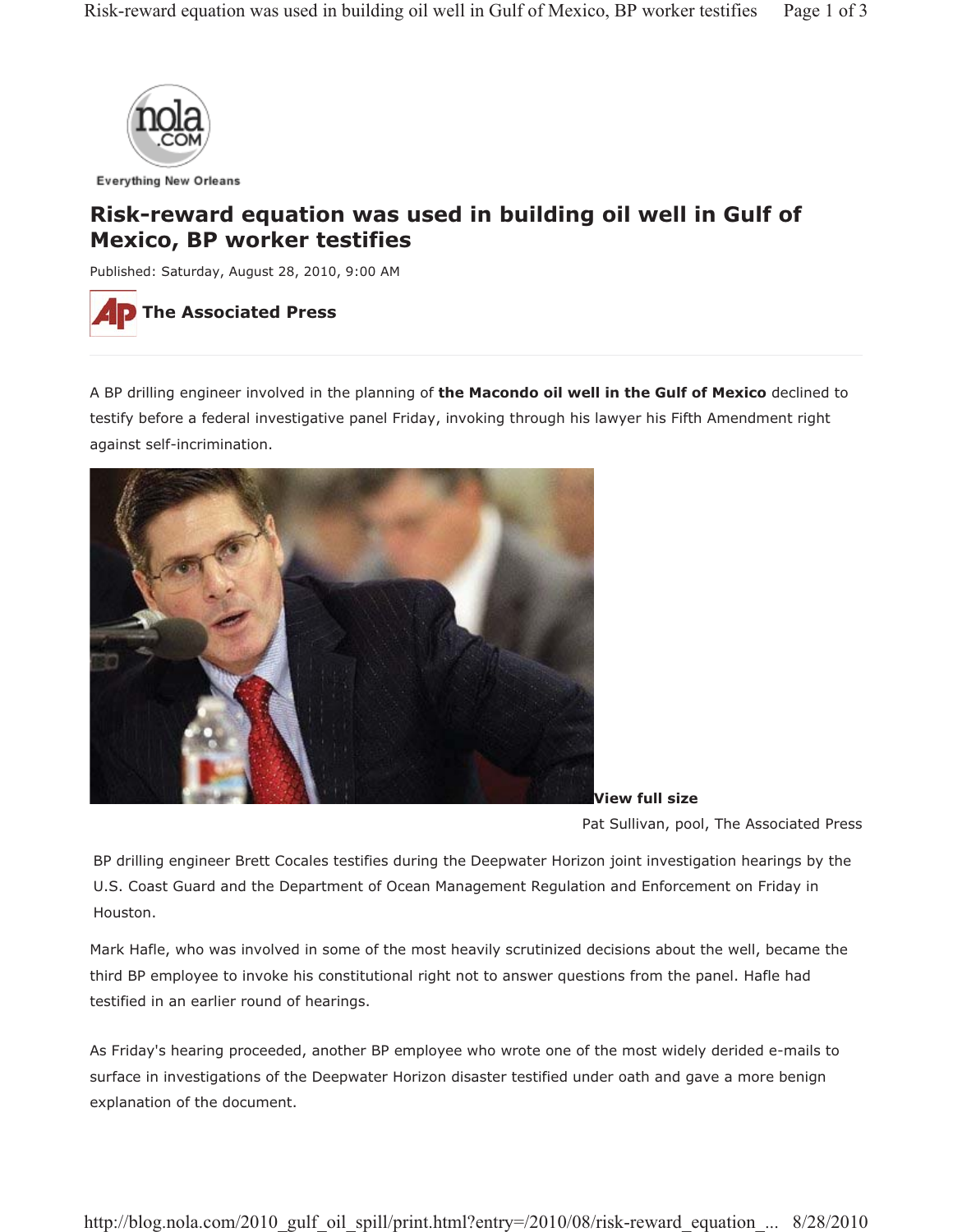In an e-mail four days before the April 20 blowout in the Gulf of Mexico, drilling engineer Brett Cocales addressed one of the most controversial decisions in the construction of the Macondo well, saying in part, "who cares, it's done, end of story, will probably be fine."

In the e-mail, he went on to defend the decision based on "the risk/reward equation."

Congressional investigators have cited the decision as evidence that BP might have cut corners to save time and money. Testifying before a separate federal investigative panel in Houston on Friday, Cocales said, "Those are my words."

But he said they had nothing to do with financial considerations.

Cocales said he was weighing engineering risks associated with alternative approaches, and he thought less risk was associated with the course BP took.

At the time, he said, he thought the "worst-case scenario" was that BP would have to do remediation work on the well, not that safety would be jeopardized, he testified Friday.

But he acknowledged that there "was still a risk of channeling" - a term that refers to gaps in the cement lining between the steel well pipe and the rock formation that could give gas a path to escape.

At issue was the number of devices called centralizers installed to center the pipe in the well. Halliburton, a contractor to BP, recommended 21 but BP used six. In a report to BP two days before the explosion, Halliburton warned that with as many as seven centralizers the well could have a "SEVERE" gas flow problem.

Cocales on Friday became the fourth BP employee to testify that, before the blowout, he did not read that warning.

Nonetheless, he said he was involved in efforts to get more centralizers to the rig in the days before the disaster. He said he called a supplier April 15 and asked the supplier what he could get to the well within a day.

Extra centralizers were delivered to the rig out of BP's own inventory with the supplier, but BP decided not to use them. BP officials have said they were not comfortable with the type of centralizer that arrived. They decided not to delay work to obtain other centralizers.

A lawyer for Transocean, the company that leased the rig to BP, challenged that decision Friday.

Lawyer Brad Brian asked Cocales whether he had any doubt that BP, one of the largest companies in the world, could have gotten the right type of centralizers within a few days.